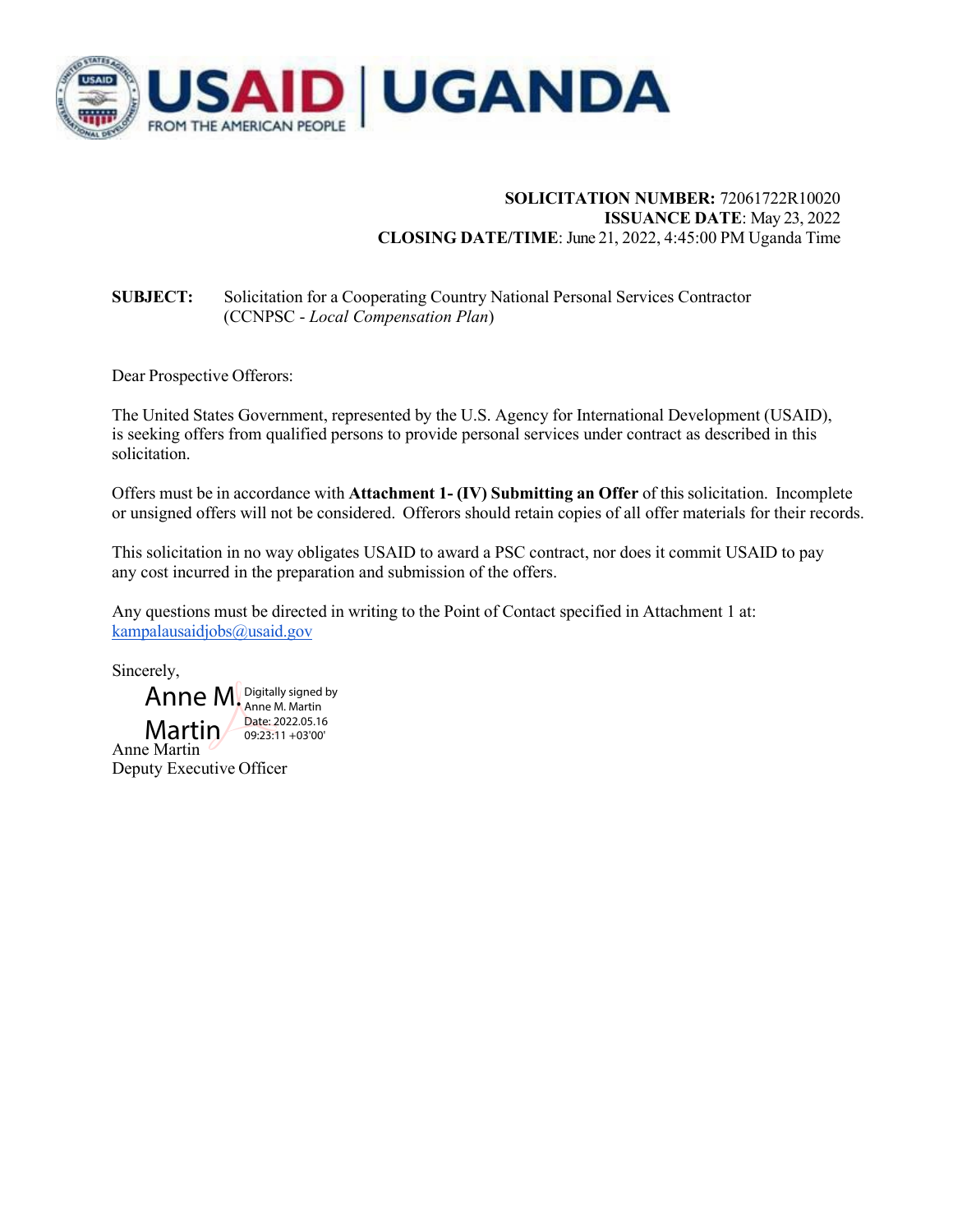### **I. GENERAL INFORMATION**

- **1. SOLICITATION NUMBER:** 72061722R10020
- **2. ISSUANCE DATE:** May 23, 2022

**3. CLOSING DATE/TIME FOR RECEIPT OF OFFERS:** June 21, 2022, 4:45:00 PM Uganda Time

- **4. POINT OF CONTACT:** EXO and HR Specialist at: kampalausaidjobs@usaid.gov
- **5. POSITION TITLE:** Project Management Specialist (Youth)

**6. MARKET VALUE:** UGX 157,828,400 - 232,334,711 per annum, equivalent to FSN-11. In accordance with AIDAR Appendix J and the Local Compensation Plan of USAID/Uganda. Final Compensation will be negotiated within the listed market value.

**7. PERIOD OF PERFORMANCE:** Employment under this contract is of a continuing nature. Its duration is expected to be part of a series of sequential contracts; all contract provisions and clauses and regulatory requirements concerning availability of funds and the specific duration of this contract shall apply; always subject to the right of early termination.

The initial term of the contract will be five years, which shall include a probationary period of six months to a year. Employees who do not meet the required standards for their position during this probation period may be reassigned to another position or terminated at the convenience of the U.S. Government. Employees are expected to demonstrate qualifications and general suitability for continued employment during the probationary period. If with written justification, the probationary period may be extended for another period not exceeding six months.

**8. PLACE OF PERFORMANCE:** Kampala, Uganda with possible travel as described in the Statement of Work.

**9. ELIGIBLE OFFERORS:** "Cooperating Country National" shall mean the individual engaged to serve in the Cooperating Country under this contract.

### **10. SECURITY LEVEL REQUIRED:** Employment Authorization

## **11. STATEMENT OF DUTIES:**

### **(1) General Statement of Purpose of the Contract**

The Specialist is a key member of the EYCD Office responsible for carrying out a range of responsibilities for planning, designing, managing, and evaluating youth programming across sectors. The Specialist serves as a technical advisor for EYCD leadership on policies and programs for vulnerable youth in Uganda, including innovations and new strategic directions. The Specialist has comprehensive knowledge of and experience with youth issues, with a specific focus on developing sustainable programmatic interventions that will improve the health, livelihoods, educational opportunities, and access to civic and democratic processes for youth (12-29) in Uganda. The Specialist will apply this knowledge and experience within EYCD and across the USAID Mission, including through participation in the Mission's Youth Community of Practice, as well as with external counterparts in the GOU and with other donors.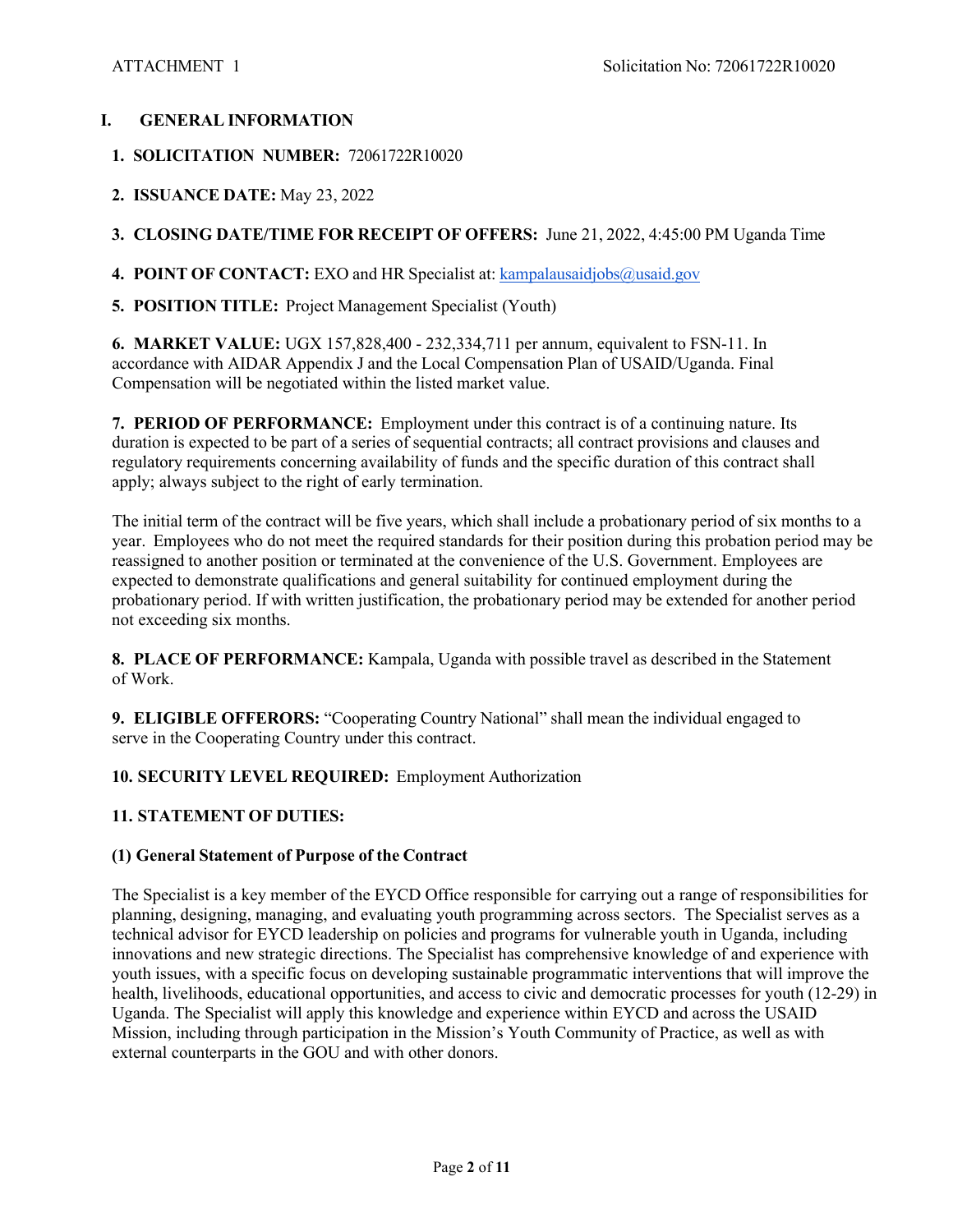**Background:** The Specialist is a member of the Youth and Higher Education Team in the Education, Youth, and Child Development Office (EYCD) and serves the ECYD Office's local staff advisor and technical expert on youth in development. EYCD implements a \$211 million portfolio providing basic education, youth, higher education, child protection, and PEPFAR/Orphans and Vulnerable Children (OVC) programming.

USAID is renewing its Agency-wide Youth in Development Policy, while the Mission is updating its five-year Country Development and Cooperation Strategy (CDCS). Youth issues remain a top priority for USAID globally and especially in Uganda, where more than 70% of the population is under 30 years old. The previous CDCS focused on the '14-year-old girl' as the emblematic Ugandan citizen, based on demographic averages in-country. Under the new CDCS, the focus on youth will continue, requiring USAID/Uganda to employ significant expertise in youth issues. Within USAID/Uganda, EYCD's programming is developed using an 'ages and stages' approach, recognizing that one size does not fit all, and that development programming is most effective when it meets participants where they are developmentally. EYCD therefore, tailors, activities to address the needs and leverage the skills of participants' developmental stage. The Specialist will support EYCD in implementing the Agency Youth in Development Policy and the Mission's CDCS, in alignment with the 'ages and stages' approach.

To accomplish this, the Specialist will ensure that across all EYCD funding streams, the office applies a 'youth lens' to all programming involving young people from ages 10-29 years old. This includes promoting global best practices for working with youth, introducing innovative approaches to recruit and build youth participation in design and programming, and advocating for the best interests for youth with USAID staff and implementing partners, as well as with external stakeholders such as GOU entities and other donors. The Specialist will be responsible for maximizing youth outcomes within EYCD's portfolio and supporting ECYDfunded youth integration in other USAID/Uganda sectors' programs, including democracy and governance, economic growth, and health. The Specialist will demonstrate technical leadership on youth and collaborate with other USG agencies and donors, the Government of Uganda (GOU), and multilateral agencies on youthrelated programs, strategies, and activities.

### **(2) Statement of Duties to be performed.**

### **A. Project Management and Leadership (55%)**

Manage USAID-funded activities, including providing technical, financial, and programmatic oversight of grants and contracts while serving as a USAID Agreement/Contracting Officer's Representative (AOR/COR). The Specialist will be the AOR for at least one local partner award estimated to be \$10 million over five years. The Specialist will also serve as the Task Manager for the Higher Education and Youth component of the Integrated Child and Youth Development (ICYD) Activity, a five-year, \$148 million activity. In this capacity, the Specialist will work with the Youth Team Leader on three youth-focused activities within ICYD: teacher training, accelerated youth education programs, and workforce skills development.

As an AOR/COR, the Specialist will ensure that USAID-supported activities achieve USG and USAID strategic objectives, especially those related to youth; review and approve annual workplans, performance monitoring plans, and quarterly/annual reports; review quarterly financial accruals and pipelines; conduct at least quarterly site visits; and assist with monitoring, evaluation, and learning (MEL).

Analyze health, social, economic, political, and other trends affecting youth development in Uganda, and identify opportunities to address these issues through EYCD programming, where possible and appropriate. Increase awareness within EYCD and, to a limited extent, the Mission of the most effective interventions for improving health, education, livelihood, and civic participation among youth.

Provide strategic guidance and leadership to implement the youth-focused aspects of the CDCS, including coordination and strategic alignment of education and HIV/AIDS programs within EYCD. Provide strategic input and technical expertise on proposed service delivery activities, policy initiatives, and research proposals.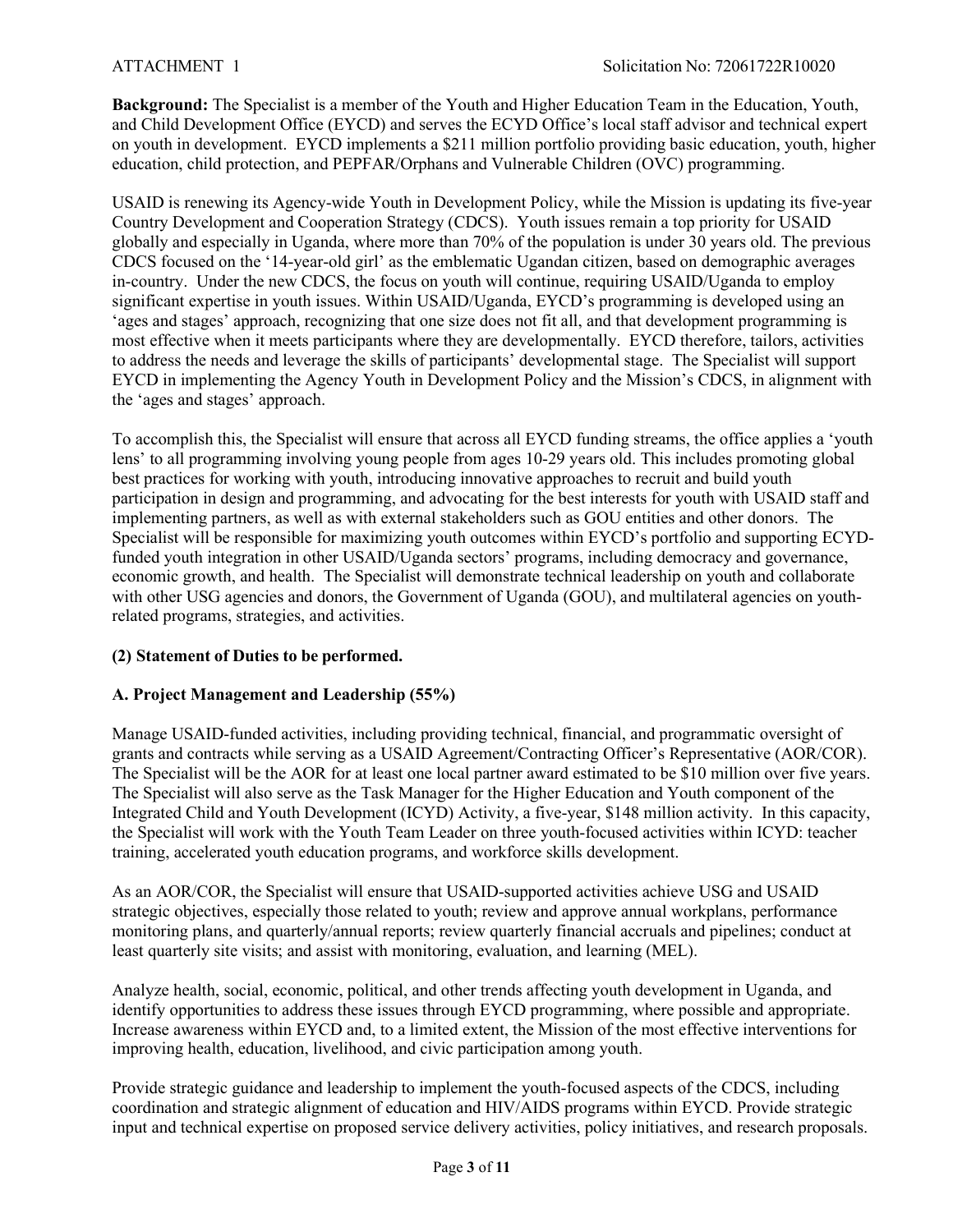Contribute to annual budget planning, program reporting, briefing memos, and other taskers or required products on an ongoing basis.

## **B. Coordination, Advocacy, and Communications (45%)**

Engage youth themselves in order to best map their needs, inform Mission activities, and evaluate programs in youth development.

Cultivate and maintain a wide range of contacts with government, private sector, and voluntary institutions, as well as other multilateral and bilateral donors, to explain and advocate for USAID youth priorities across different funding streams (PEPFAR, basic education, higher education) and to ensure coordination and collaboration.

Ensure that USAID positions and communications are strategic, coordinated, and reflect theories, concepts, principles, practice, and current research in youth development activities. Requires close collaboration and communication with other technical/senior advisors working in the related areas.

Provide strategic and technical mentoring to USAID implementing partners and staff, when necessary and appropriate.

Play a lead role in public outreach and communications for the youth activities across EYCD.

Summarize information and conclusions in written and oral form, for presentation to senior USG and other decision-makers, and for incorporation into USAID/Uganda activity documents, as appropriate.

Share lessons learned from youth programming and promote utilization of that knowledge across different USAID and Embassy offices, as well as external stakeholders (e.g., Ministry of Gender, Labor, and Social Development [MGLSD], Ministry of Education and Sports [MOES], Development Partners Groups [DPGs]).

Through close consultation with the MGLSD, MOES, and other key partners, including organizational development experts as needed, ensure USAID's support to the MGLSD and MOES promotes and fosters their goals and objectives for supporting youth and children in Uganda.

Emphasize the need for coordination, cooperation and information sharing among the different programs involving youth across sectors and within the Embassy. Foster USG leadership to advance a cross-sector youth agenda in development and diplomacy (e.g., Trafficking in Persons, Public Affairs Section annual Youth Conference, Department of Labor activities on exploitative labor). Represent USAID on interagency working groups as needed, including the PEPFAR OVC Collaborative and the Young African Leadership Initiative (YALI).

The contractor is eligible for temporary duty (TDY) travel to the U.S., or to other Missions abroad, to participate in the "Foreign Service National" Fellowship Program, in accordance with USAID policy.

## **(3) Supervisory Relationship:**

The Specialist receives direct supervision from the EYCD Youth and Higher Education Unit Leader. The EYCD Office Director may provide guidance and assign tasks as needed to accomplish broader Agency and Mission goals and objectives. Accomplishments are evaluated for conformance with policy and accomplishment of USAID/Uganda objectives.

## **(4) Supervisory Controls:**

None, although the Specialist is expected to mentor Mission and IP staff working with youth.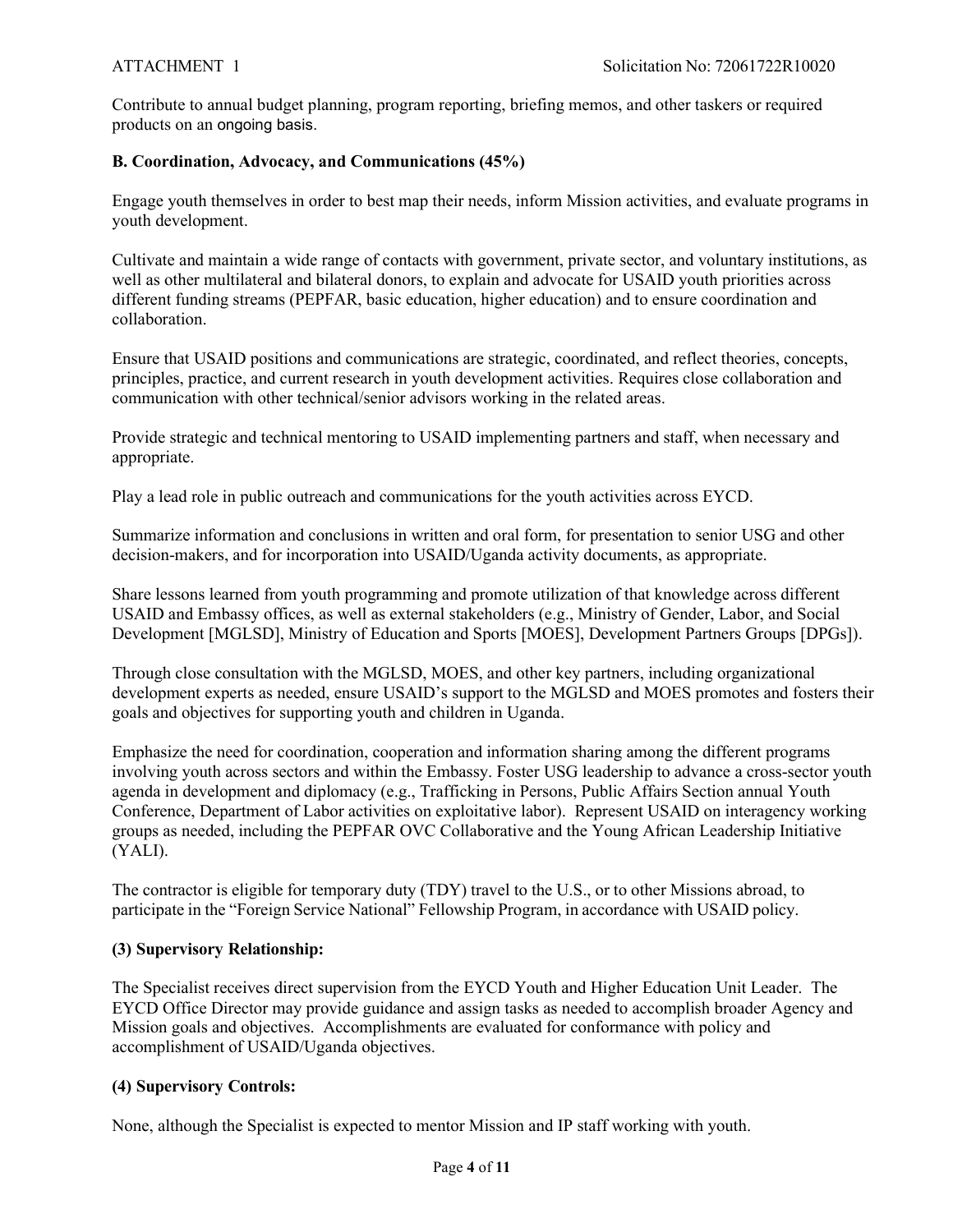**12. PHYSICAL DEMANDS:** The work requested does not involve undue physical demands.

## **II. MINIMUM QUALIFICATIONS REQUIRED FOR THIS POSITION**

Offers will be initially screened for compliance with application instructions and eligibility in accordance with the minimum qualification criteria listed below.

To ensure compliance with the entire set of this solicitation instructions (please see page 6 to  $9 -$ III. EVALUATION AND SELECTION FACTORS and IV. SUBMITTING AN OFFER sections), **the offer package must be completed and signed (hand or electronic signature) where indicated - and offerors must include in their offers information to demonstrate that they:**

**(1)** have attained the required education level; and

(2) meet the experience requirements, etc.

#### **Education:**

Bachelor's degree in education, child development, social work, psychology, sociology, social welfare, development, or a related discipline is required.

#### **Prior Work Experience:**

Minimum of seven (7) years of progressively responsible professional experience with implementing and managing programs supporting youth development is required.

#### **Language Proficiency:**

Level IV (fluent) English language proficiency, speaking and writing, is required.

#### **Job Knowledge**:

--Knowledge of global and local best practices in youth development, including outreach, recruitment, and activity design, implementation, and MEL, is required.

--Knowledge of the Uganda youth context and key players, including relevant GOU strategies and policies, as well as the structure and functioning of MGLSD, MOES, and other GOU entities working in the youth space is required.

--Knowledge of Positive Youth Development, Youth Build, or other youth development frameworks.

#### **Skills and Abilities**:

--Track record in managing for results – including managing the technical, budgetary, and human resource aspects of grants and contracts – within strict contracting rules and regulations in a complex, high-workload environment is required.

--Experience developing policies and procedures governing the design, implementation, and MEL of youth programs at all levels is required. Ability to develop creative approaches to new or unfamiliar problems is required.

--Strong leadership, interpersonal, and communication (written and oral) skills are required.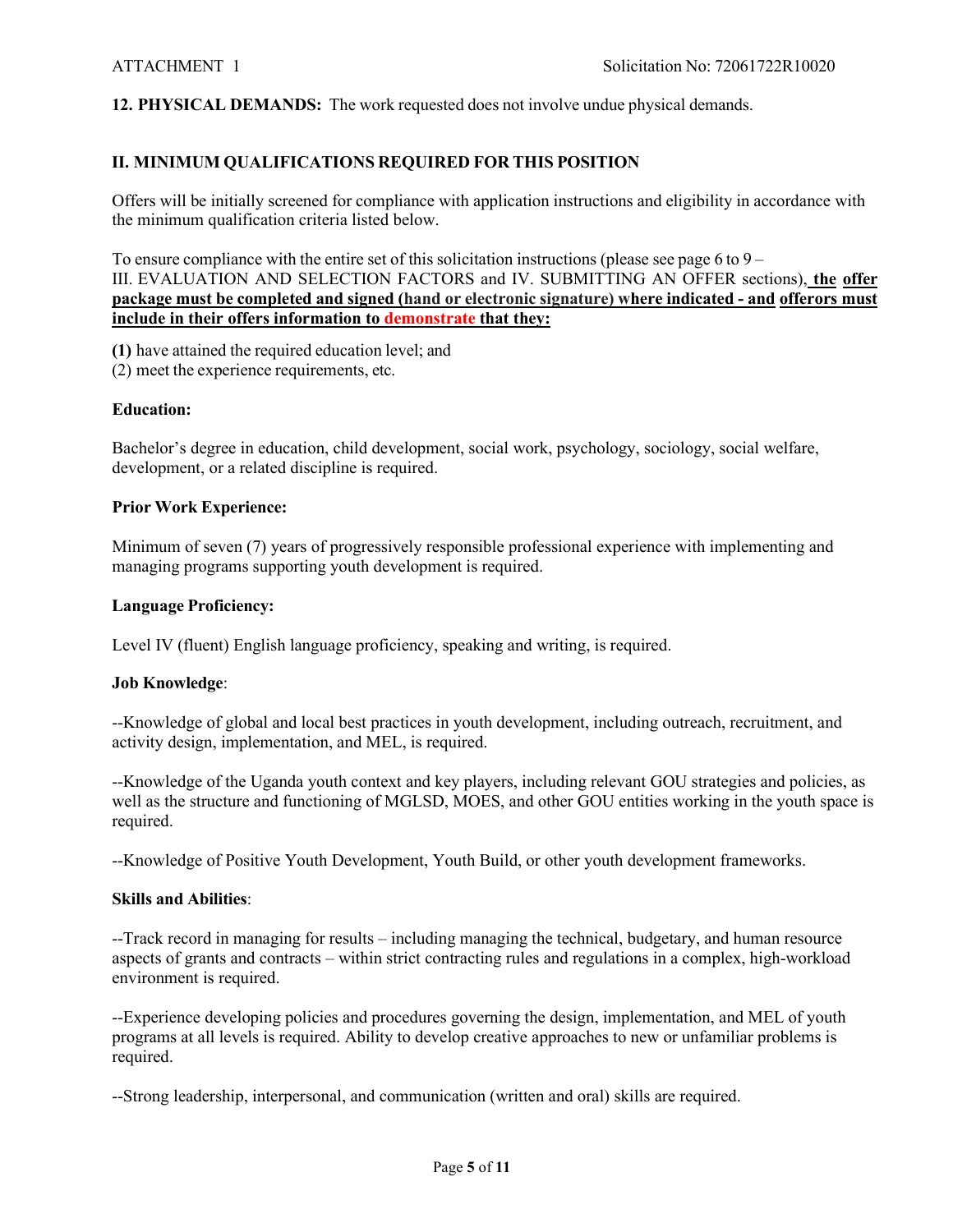--Demonstrated ability to build and maintain positive working relationships with a variety of stakeholders, including senior-level officials within the Embassy, GOU, and DPGs, as well as with implementing partners and NGOs, is required.

--Ability to present and defend USG development policies and programs and to explain and interpret hostcountry attitudes, priorities, and concerns to senior USG officials is required.

--Ability to independently and effectively, plan, organize, and manage workload in a fast-paced, dynamic work-environment, is required.

--Experience with advancing a learning agenda by obtaining and evaluating data, then presenting it in meaningful terms to others is required.

--Ability to prepare factual and interpretive reports addressing complex subject matter is required.

## **III. EVALUATION AND SELECTION FACTORS**

The Government may award a contract without discussions with offerors in accordance with FAR 52.215- 1. The CO reserves the right at any point in the evaluation process to establish a competitive range of offerors with whom negotiations will be conducted pursuant to FAR 15.306(c). In accordance with FAR 52.215-1, if the CO determines that the number of offers that would otherwise be in the competitive range exceeds the number at which an efficient competition can be conducted, the CO may limit the number of offerors in the competitive range to the greatest number that will permit an efficient competition among the most highly rated offers. The FAR provisions referenced above are available at https://www.acquisition.gov/browse/index/far.

### **Offers will be initially screened for compliance with the solicitation instructions and eligibility in accordance with the qualification criteria below.**

To ensure compliance with the entire set of this solicitation instructions (please see page 8 to 9, IV. SUBMITTING AN OFFER section), **the offer package must be complete, and signed (hand or electronic signature) where indicated - and offerors must include in their offers information to demonstrate** that they have attained the required education level and meet the experience requirements, etc.

## **Offerors will be evaluated and ranked based on the information provided for the four Quality Ranking Factors (QRFs) that must be addressed as required in the supplemental document – Item IV – Presenting an Offer 1 (iv).**

Offerors **must,** therefore, **address each of the four Quality Ranking Factors (QRFs) in their offer.** Topranked Offerors who meet the minimum qualification will be invited for an interview and given a written evaluation.

Management may consider the following when determining successful candidacy: nepotism, conflicts of interest, budget, and residency status.

Current employees serving a probationary period are not eligible to apply. Current employees with an Overall Summary Rating of Needs Improvement or Unsatisfactory on their most recent Employee Performance Report are not eligible to apply.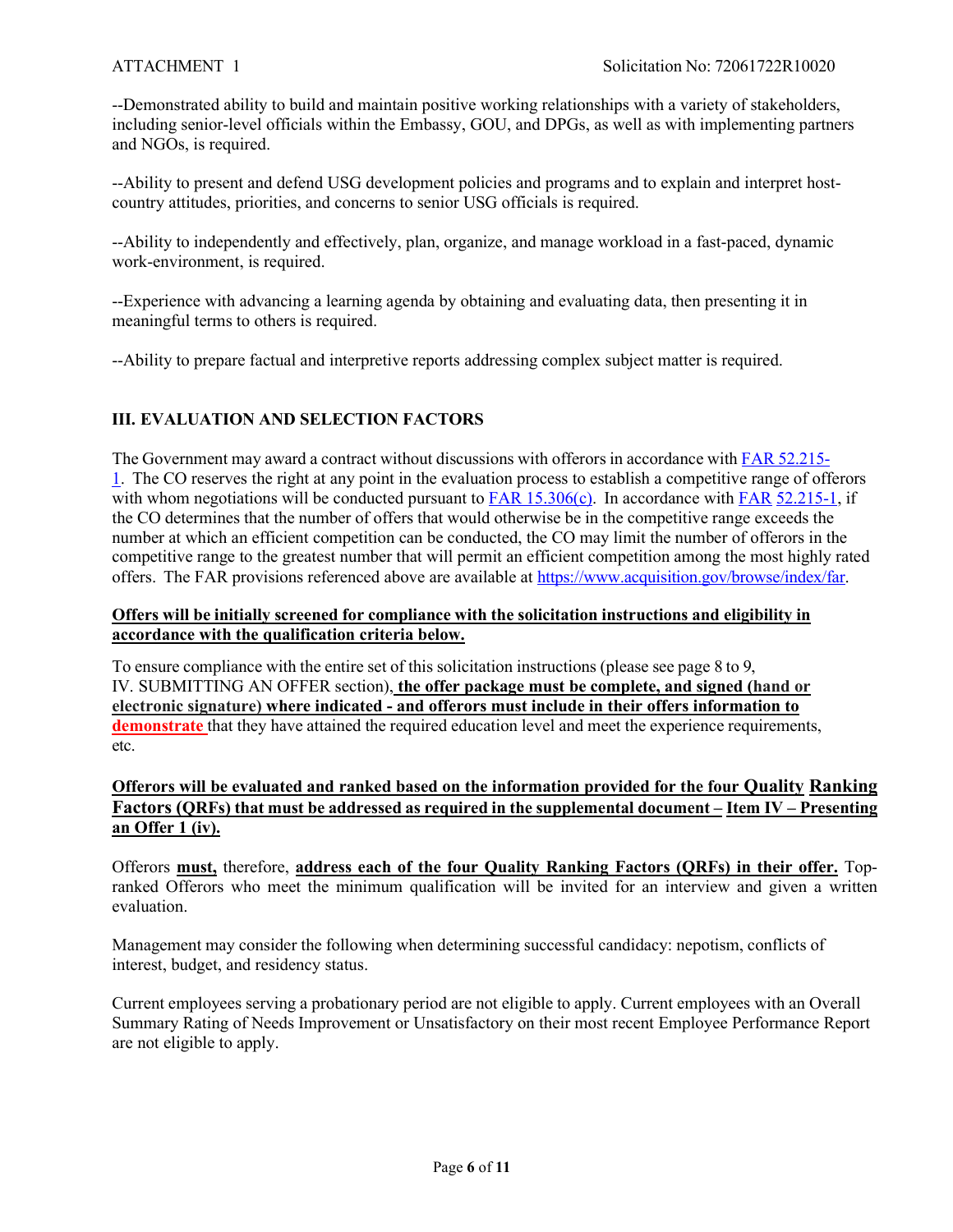## **The four Quality Ranking Factors (QRFs) that must be addressed as required in the supplemental document – Item IV – Submitting an Offer 1 (iv) are:**

#### **1. Skills and Abilities (80 points):**

--Track record in managing for results – including managing the technical, budgetary, and human resource aspects of grants and contracts – within strict contracting rules and regulations in a complex, high-workload environment is required (10 points).

--Experience developing policies and procedures governing the design, implementation, and MEL of youth programs at all levels is required. Ability to develop creative approaches to new or unfamiliar problems is required (10 points).

--Strong leadership, interpersonal, and communication (written and oral) skills are required (10 points).

--Demonstrated ability to build and maintain positive working relationships with a variety of stakeholders, including senior-level officials within the Embassy, GOU, and DPGs, as well as with implementing partners and NGOs, is required (10 points).

--Ability to present and defend USG development policies and programs and to explain and interpret hostcountry attitudes, priorities, and concerns to senior USG officials is required (10 points).

--Ability to independently and effectively, plan, organize, and manage workload in a fast-paced, dynamic work-environment, is required (10 points).

--Experience with advancing a learning agenda by obtaining and evaluating data, then presenting it in meaningful terms to others is required (10 points).

--Ability to prepare factual and interpretive reports addressing complex subject matter is required (10 points).

### **2. Job Knowledge (20 points):**

--Knowledge of global and local best practices in youth development, including outreach, recruitment, and activity design, implementation, and MEL, is required.

--Knowledge of the Uganda youth context and key players, including relevant GOU strategies and policies, as well as the structure and functioning of MGLSD, MOES, and other GOU entities working in the youth space is required.

--Knowledge of Positive Youth Development, Youth Build, or other youth development frameworks.

### **3. Prior Work Experience (pass/fail)**:

Offerors will be given a passing score if they have a relevant professional experience. Offerors without a relevant professional experience will not be considered for award or proceed forward in the evaluation process.

Minimum of seven (7) years of progressively responsible professional experience with implementing and managing programs supporting youth development is required.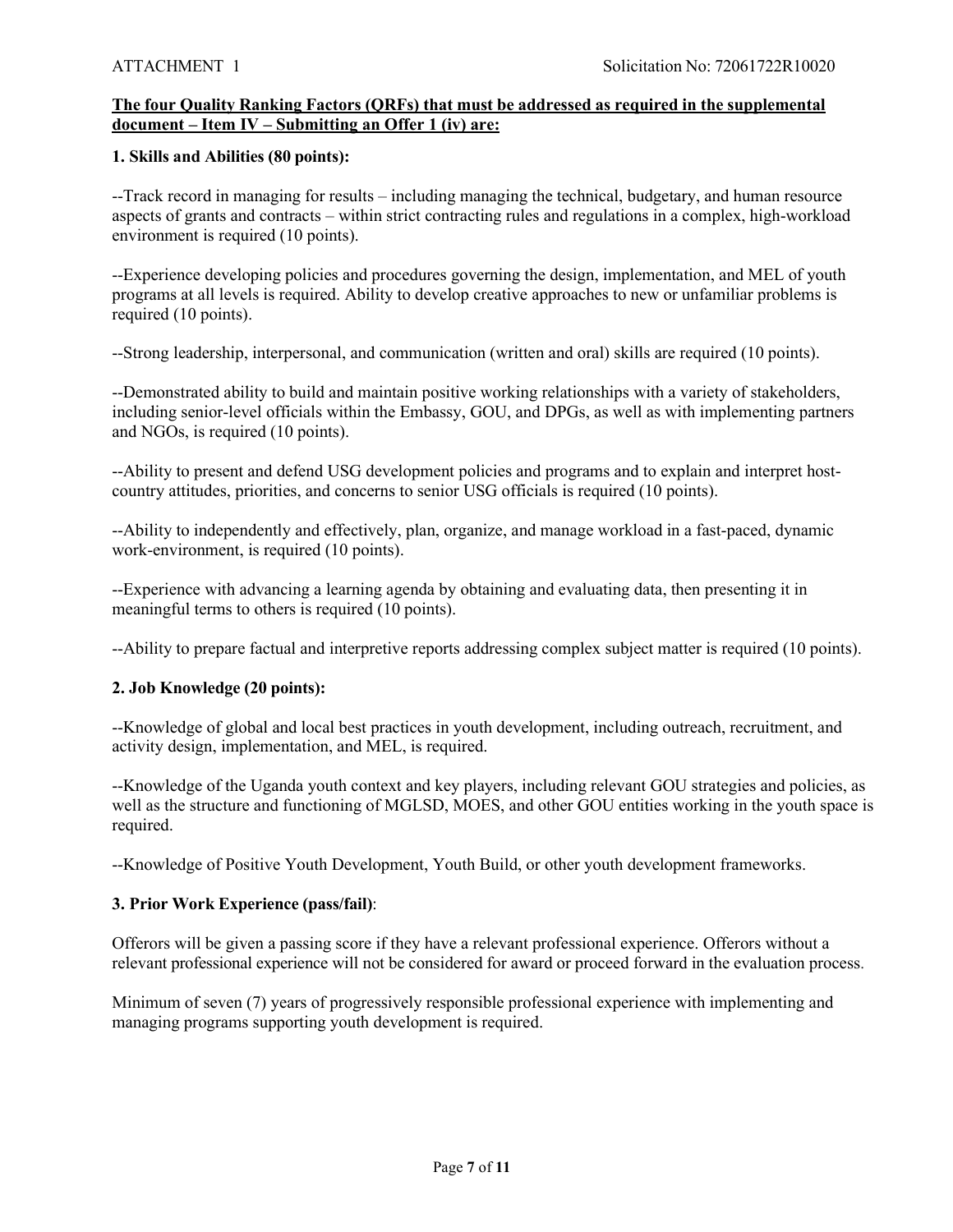#### **4. Education (pass/fail)**:

Offerors will be given a passing score if they have a relevant level of education. Offerors without a relevant level of education will not be considered for award or proceed forward in the evaluation process.

Bachelor's degree in education, child development, social work, psychology, sociology, social welfare, development, or a related discipline is required.

Evaluation Factors have been assigned the following points:

Skills and Abilities - 80 points Job Knowledge - 20 points

Education – **Pass/Fail** Language Proficiency - **Pass/Fail** Prior Work Experience - **Pass/Fail** Satisfactory Professional Reference Checks**– Pass/Fail**

**Evaluation Factor Total – 100 points**, and **Pass** for Education, Language Proficiency, Prior Work Experience, and Reference Checks.

Offerors invited to an interview and written test will be evaluated based upon the same criteria described above. In addition, offerors determined to be competitively ranked may also be evaluated on interview performance, written evaluations and/or satisfactory professional reference checks.

#### **IV. SUBMITING AN OFFER**

1. Eligible Offerors are required to complete and submit (**Requirements (i) - (v) below are critical for compliance of the offer. Therefore, candidates MUST pay due attention to these):**

(i) A typed and signed **(hand or electronic signature)** (around Section 6 – Declaration) DS-174 Employment Application for Locally Employed Staff or Family Member (https://eforms.state.gov/Forms/ds174.pdf; Version Exp. 06/2022). Offerors are required to complete sections 1 through 6. (Make sure to use **additional Work Experience pages (Section 4),** if needed, to provide complete work history).

(ii) Cover letter (addressed to the USAID Supervisory Executive Officer) clearly indicating the position for which you are applying and describing how you meet the minimum requirements.

(iii) Complete curriculum vitae/resume. In order to fully evaluate your application, the resume must include:

(a) Paid and non-paid experience, job title, dates held (month/year). **Please specify unpaid or part time work. Any experience that does not include dates (month/year) will not be counted towards meeting the solicitation requirements. (NOTE: Resume and DS-174 work experience should match.)**

(b) Specific duties performed that fully detail the level and complexity of the work.

(c) Education and any other qualifications including job-related training courses, job-related skills, or job-related honors, awards, or accomplishments.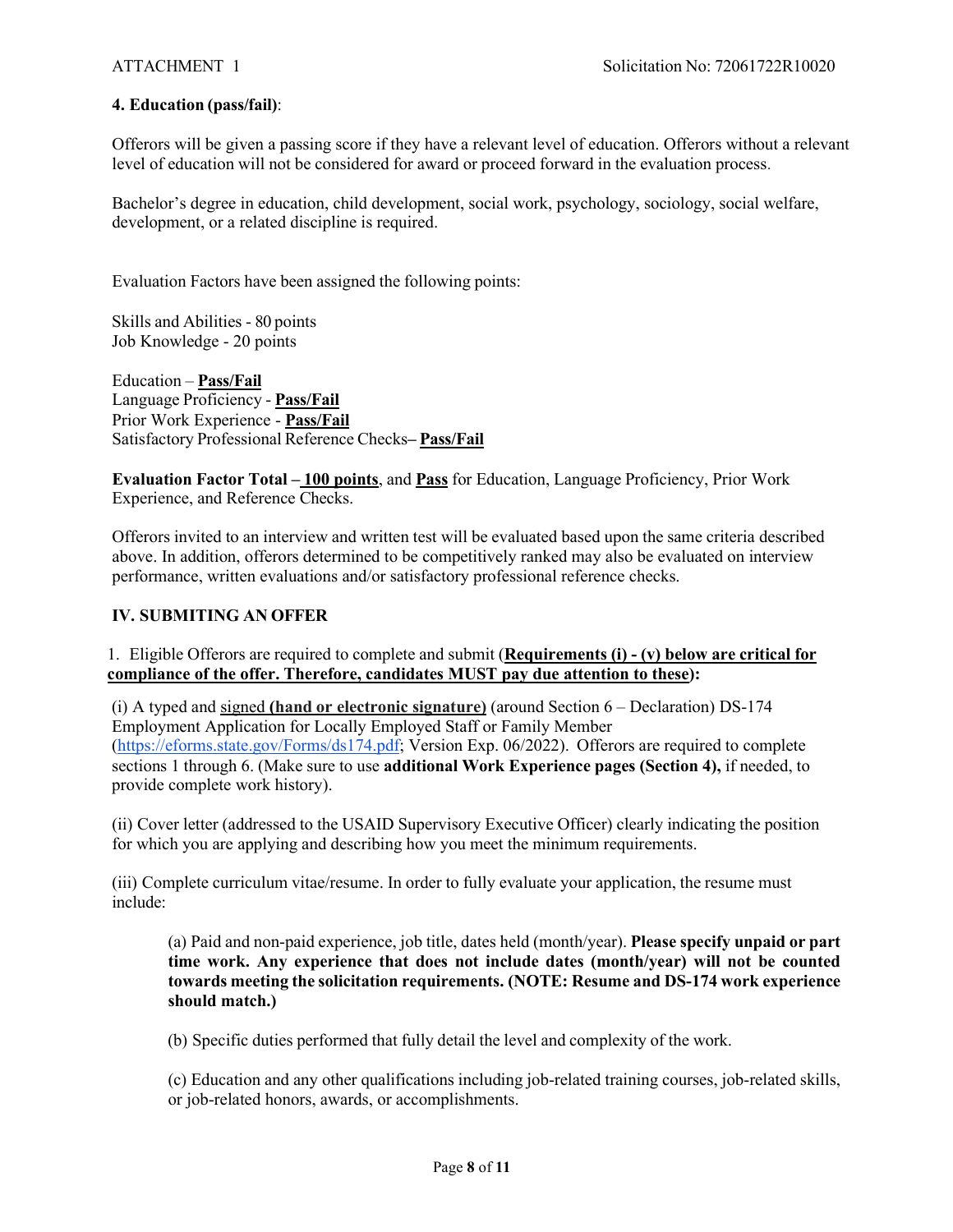(d) Name and contact information (phone and email) of three (3) professional references. At least one of the references must be a prior or current direct supervisor.

(iv) Supplemental [separate] document specifically addressing each QRF as outlined in the solicitation.

(v) **Copies of Academic Transcripts.**

**(vi) Offers should be in Adobe Acrobat (.pdf). No other file types will be accepted. All documents should be scanned into one (1) document (one (1) ATTACHMENT) which should not exceed 10MB.**

Documents should be arranged and scanned in this order:

(1) DS-174 (2) Cover Letter (3) Complete Curriculum vitae/resume (4) Supplemental documents (5) Academic Transcripts

(vii) Submitted offers and documents become the property of USAID and will not be returned.

2. Offers must be received by the closing date and time specified in **Section I, item 3**, and submitted to the Point of Contact in Section I at kampalausaidjobs@usaid.gov **Incomplete or late applications will not be considered.**

All qualified Offerors will be considered regardless of age, race, color, sex, creed, national or tribal origin, lawful political affiliation, non-disqualifying handicap, marital status, sexual orientation, affiliation with an employee organization or other non-merit factor.

3. **Offeror submissions must clearly reference the Solicitation number on all offeror submitted documents**.

For this position, the subject line of the email **MUST** read:

SOL NUMBER TITLE OF POSITION, LAST, FIRST CANDIDATE NAME - Ex: **72061722R10020 Project Management Specialist (Youth), Smith, Jose**

4. **Ensuring Adequate COVID-19 Safety Protocols for Federal Contractors.** The Offeror will be required to show proof that the Offeror is fully vaccinated against COVID-19 on or before the first date of onboarding, or submit an approved reasonable accommodation to the CO. If the contractor does not meet this requirement the contract may be terminated.\*

### **V. LIST OF REQUIRED FORMS FOR PSC HIRES**

Once the Contracting Officer (CO) informs the successful Offeror about being selected for a contract award, the CO will provide the successful Offeror instructions and how to complete and submit forms for obtaining medical and security clearances.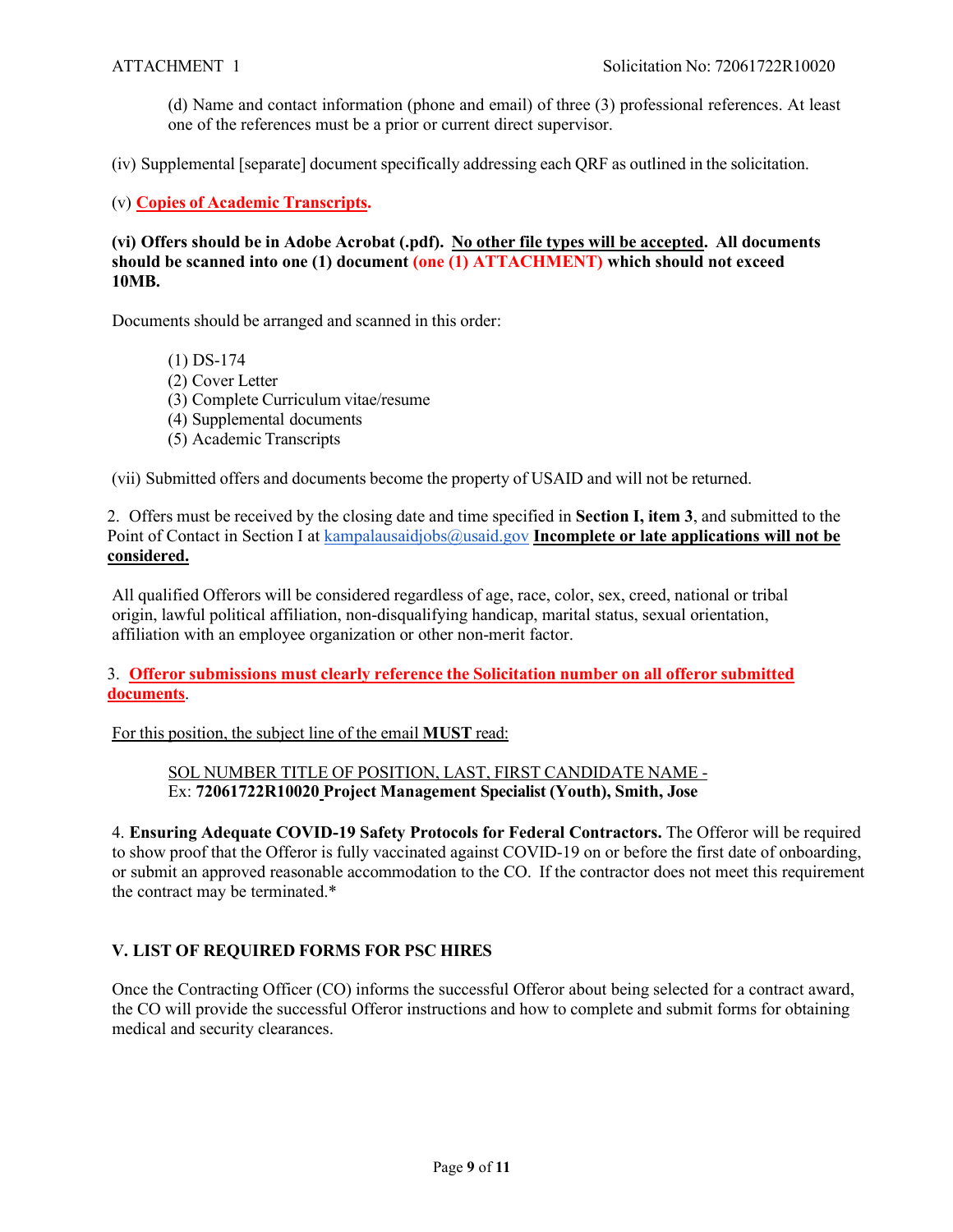## **VI. BENEFITS/ALLOWANCES**

As a matter of policy and as appropriate, a PSC is normally authorized the following benefits and allowances - in accordance with the U.S. Mission to Uganda's Local Compensation Plan (LCP). The plan includes basic salary, miscellaneous allowance, retirement plan, and medical insurance subsidy. Final compensation for Offerors will be negotiated within the listed market value.

### **VII. TAXES**

Successful Offeror will be subject to Ugandan tax laws.

### **VIII. USAID REGULATIONS, POLICIES AND CONTRACT CLAUSES PERTAINING TO PSCs**

1. USAID regulations and policies governing CCNPSC awards are available at the below sources:

USAID Acquisition Regulation (AIDAR), Appendix J, "Direct USAID Contracts With a Cooperating Country National and with a Third Country National for Personal Services Abroad," including contractual General Provisions (https://www.usaid.gov/sites/default/files/documents/1868/aidar\_0.pdf)

### 2. **RESERVED.**

3. **Contract Cover Page** form **AID 309-1** available at https://www.usaid.gov/forms. Pricing by line item is to be determined upon contract award as described below:

### **LINE ITEMS**

| <b>ITEM NO</b><br>(A) | SUPPLIES/SERVICES (DESCRIPTION)<br>(B)                                                                                                                                                                                                           | <b>QUANTITY</b><br>(C) | <b>UNIT</b><br>(D) | <b>UNIT</b><br><b>PRICE</b><br>(E) | <b>AMOUNT</b><br>(F)                                                |
|-----------------------|--------------------------------------------------------------------------------------------------------------------------------------------------------------------------------------------------------------------------------------------------|------------------------|--------------------|------------------------------------|---------------------------------------------------------------------|
| 0001                  | <b>Compensation, Fringe Benefits and Other</b><br><b>Direct Costs (ODCs)</b><br>- Award Type: Cost<br>- Product Service Code: R497<br>- Accounting Info:<br>BBFY Fund: GH-H/2020/2024<br>APPRO: 72-1920/241031<br>617-MO-2021-FSN-SALARIESPEPFAR |                        | LOT                | <b>UGX TRD</b>                     | <b>UGX TBD</b> at<br>Award after<br>negotiations with<br>Contractor |

4. Acquisition & Assistance Policy Directives/Contract Information Bulletins (**AAPDs/CIBs**) for Personal Services Contracts with Individuals available at http://www.usaid.gov/work-usaid/aapds-cibs